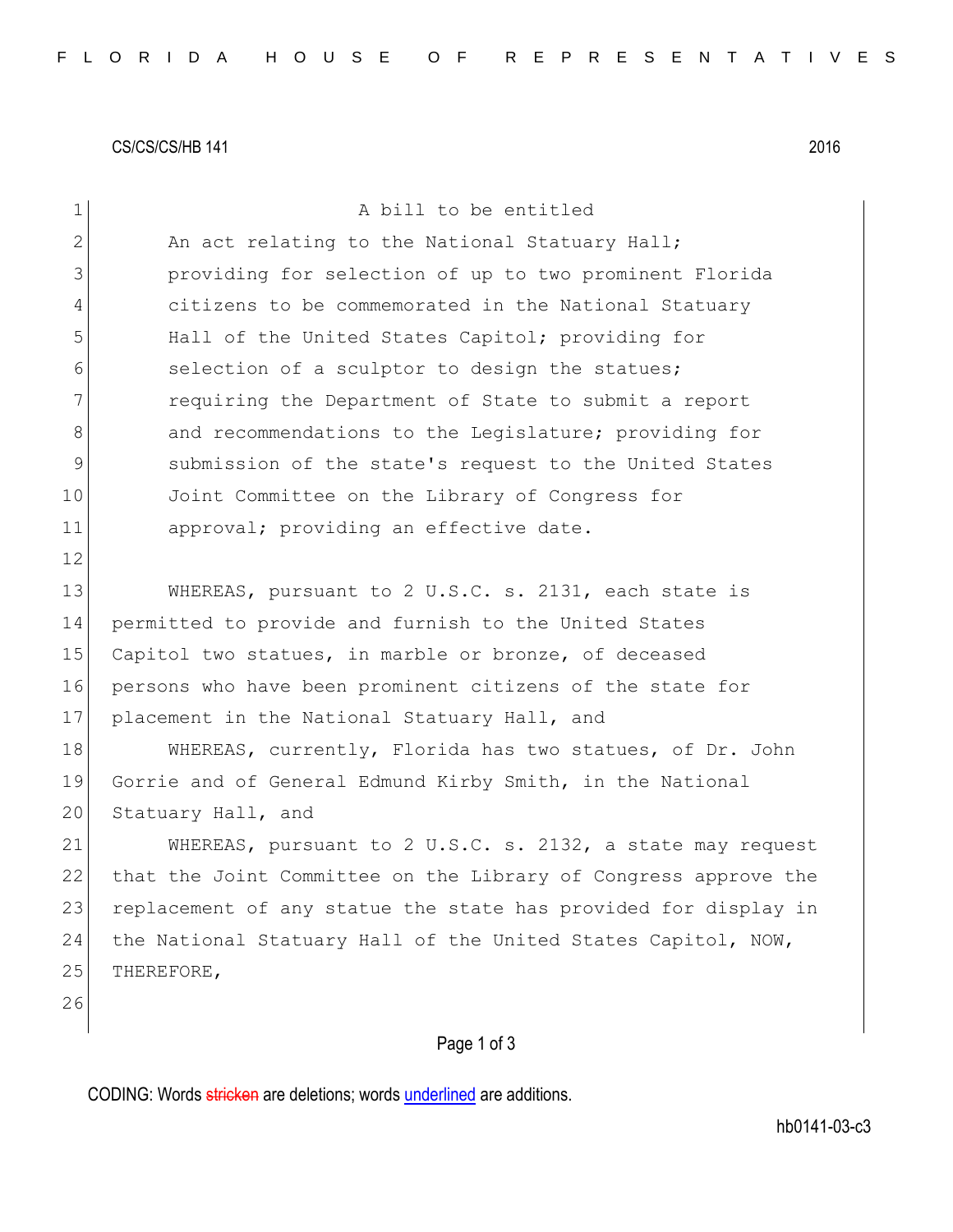## CS/CS/CS/HB 141 2016

| 27 | Be It Enacted by the Legislature of the State of Florida:        |
|----|------------------------------------------------------------------|
| 28 |                                                                  |
| 29 | Section 1. (1) At its first annual meeting following the         |
| 30 | effective date of this act, the ad hoc committee of the Great    |
| 31 | Floridians Program within the Division of Historical Resources   |
| 32 | of the Department of State, as established under s.              |
| 33 | 267.0731(1)(b), Florida Statutes, shall select, according to     |
| 34 | guidelines prescribed by the division, up to two prominent       |
| 35 | Florida citizens, including, but not limited to, persons of      |
| 36 | distinguished civil or military service, to be commemorated in   |
| 37 | the National Statuary Hall of the United States Capitol. The ad  |
| 38 | hoc committee shall submit its recommendations to the Division   |
| 39 | of Historical Resources and the Division of Cultural Affairs.    |
| 40 | (2) At its first meeting following the effective date of         |
| 41 | this act, the Florida Council on Arts and Culture, as            |
| 42 | established under s. 265.285, Florida Statutes, shall select,    |
| 43 | according to guidelines prescribed by the Department of State, a |
| 44 | sculptor to design the statues selected pursuant to subsection   |
| 45 | (1). The Florida Council on Arts and Culture shall submit its    |
| 46 | recommendation to the Division of Historical Resources and the   |
| 47 | Division of Cultural Affairs.                                    |
| 48 | The Department of State shall coordinate the<br>(3)              |
| 49 | recommendations submitted to the Division of Historical          |
| 50 | Resources and the Division of Cultural Affairs and shall submit  |
| 51 | a report by January 1, 2017, to the Governor, the President of   |
| 52 | the Senate, and the Speaker of the House of Representatives that |
|    | Page 2 of 3                                                      |

CODING: Words stricken are deletions; words underlined are additions.